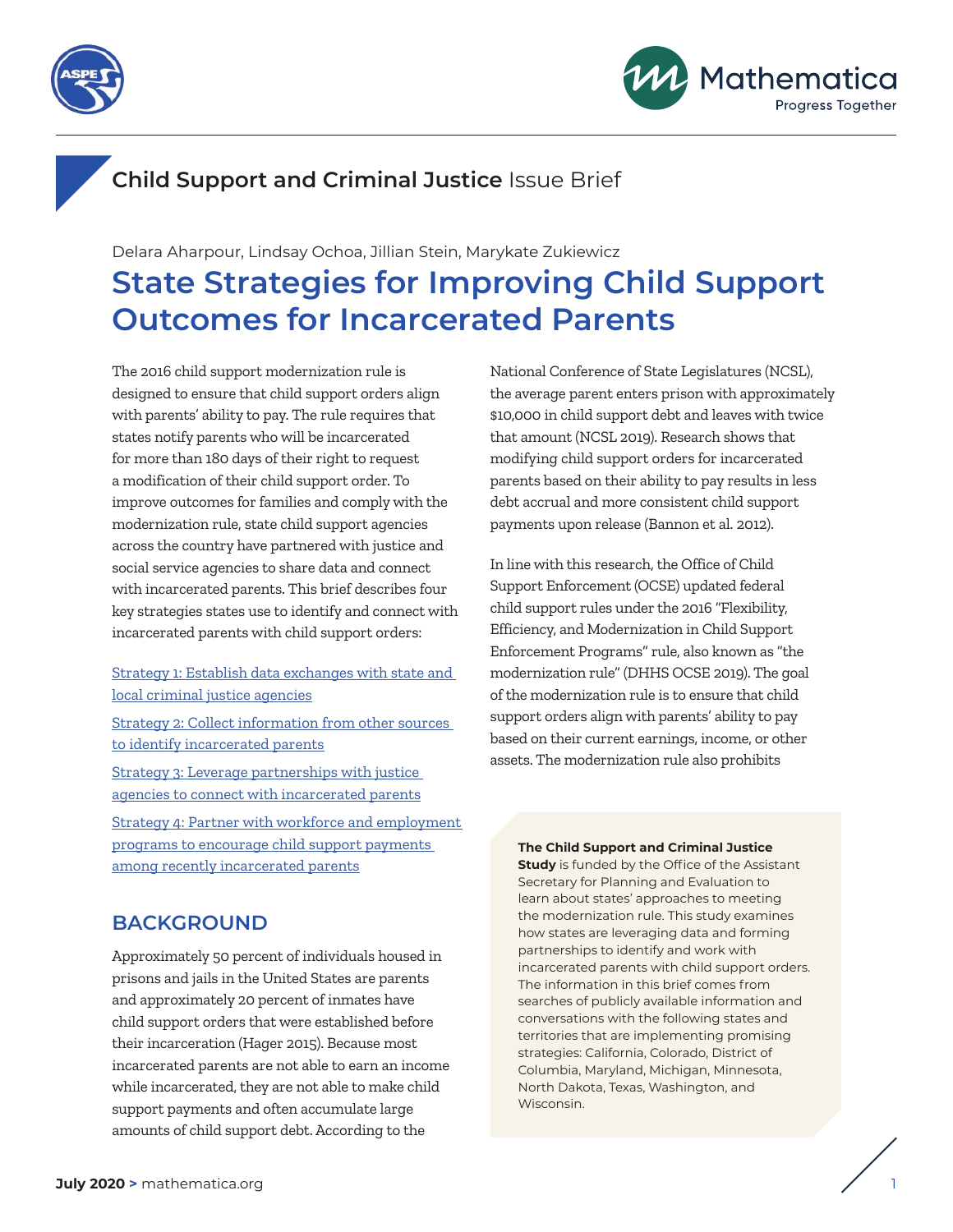states from classifying incarceration as "voluntary unemployment," making incarcerated parents ineligible to have their order modified.As of July 2019, at least 9 U.S. states and territories considered incarceration as voluntary unemploymen[t.1](#page-12-0) Following state compliance with the modernization rule, parents who are incarcerated will be eligible to have their support order reviewed and potentially

modified (DHHS OCSE 2016). See Exhibit 1 for more information about the modernization rule. This issue brief discusses promising practices that some states are using to access data on the incarceration status of parents with child support orders, and the partnerships they are leveraging to identify and work with parents who are eligible for a modification while incarcerated.

#### **Exhibit 1. State approaches to modernization rule implementation**

Across the country, states use a variety of approaches to comply with the modernization rule guidelines, which require states to notify parents who will be incarcerated more than 180 days of their right to request a review for modification of their child support order or to automatically conduct a review for modification of the order. The approach to implementing the modernization rule may influence the ways in which child support agencies collect data on incarcerated parents and the types of data they need to collect. Our findings reveal that states' implementation vary in the following areas:



**Length of incarceration before modification eligibility.** In most states complying with the modernization rule, parents become eligible to seek a modification after 180 days of incarceration, though some states allow for modifications much sooner. For example, incarcerated parents in the District of Columbia become eligible to seek a modification if they are incarcerated for more than 30 days. However, the period of incarceration counting toward the modification eligibility varies. Among the 10 states interviewed, 7 states only consider the period that a parent is incarcerated after sentencing, whereas 3 states count time served before sentencing in the number of days required for eligibility.



**Approach to initiating modifications for incarcerated parents.** States have different approaches to initiating modifications for incarcerated parents: (1) notify incarcerated parents of their eligibility and require that they submit a modification request to initiate review, (2) automatically initiate a review of the support order upon learning a parent is incarcerated, or (3) immediately suspend the order when a parent is incarcerated for the minimum number of days required to receive a modification (for example, 180 days).



**Groups exempt from modification.** States may allow local jurisdictions to exempt incarcerated parents from being eligible to receive or seek a modification to their child support order if they meet certain criteria. Findings from interviews with four states that allow for exemptions reveal that incarcerated parents may be exempt from a modification if they committed a crime against the

custodial parent, committed a crime against the child(ren) who are the subject of the child support order, or are incarcerated for a failure to pay child support.



**Required minimum amounts of child support.** Most states do not require incarcerated parents to pay any amount of child support and set the order amount to \$0 if the parent receives a modification and is not able to maintain an income (for example, through a work-release or other

employment program he or she engages in while incarcerated). However, some states may require that incarcerated parents pay a minimum amount of child support each month. Among interviewed states, the minimum amounts range from \$10 to \$50 per child.



**Method of implementing the modernization rule.** Some states have formally adopted statewide legislation, whereas others have revised the administrative policies and procedures of their child support agencies and courts in order to comply. For example, North Dakota implements

modernization rule requirements through a state statute. This statute sets all child support orders to expire upon incarceration under a sentence of 180 days or longer. Among states that have not adopted formal legislation, many have attempted to pass or are currently pursuing state legislation that satisfies the requirements of the modernization rule.

For more information about the modernization rule or incarcerated parents with child support orders, see <https://www.ncsl.org/research/human-services/child-support-and-incarceration.aspx>.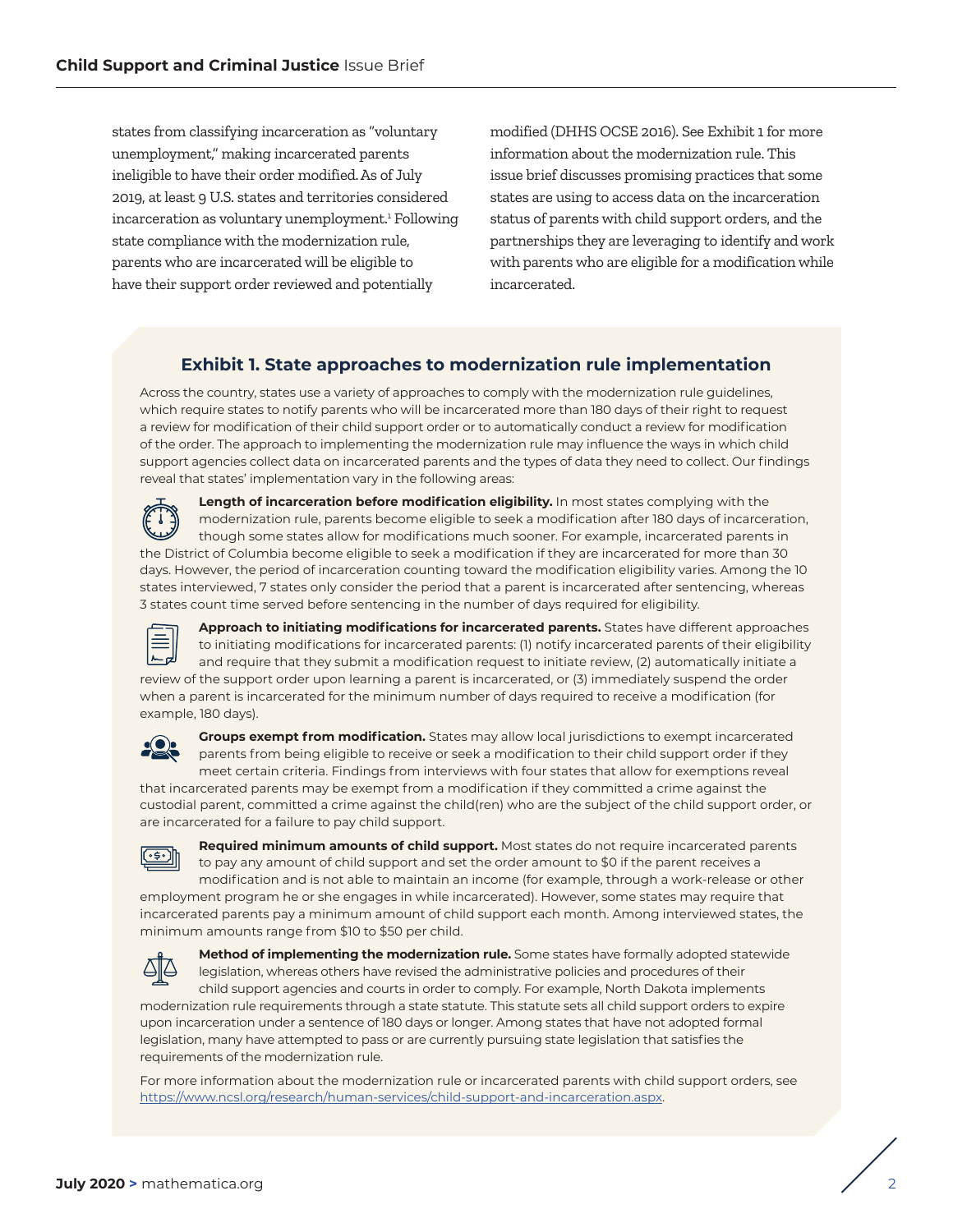## <span id="page-2-0"></span> **COLLECTING DATA TO IDENTIFY INCARCERATED PARENTS WITH CHILD SUPPORT ORDERS**

In order to comply with the modernization rule, states must reliably identify incarcerated parents with child support orders. OCSE has encouraged state child support agencies to partner with local, state, private, and federal prisons to establish processes to maximize the identification of incarcerated parents (DHHS OCSE 2017). Interviewed states rely on multiple sources of data to collect the key data elements necessary to identify eligible parents and to modify their child support orders (Exhibit 2). The most critical data elements child support offices use to determine eligibility for a modification include personally identifying information such as name and date of birth, incarceration status, and release date. All or most states use these data elements to identify parents who become incarcerated and to determine if they will be incarcerated for long enough to make them eligible for a modification.

According to interviews, state child support agencies use two key strategies to identify and collect data on incarcerated parents.

### **STRATEGY 1: Establish data exchanges with state and local criminal justice agencies**

Child support agencies rely on state-level exchanges with criminal justice agencies to obtain information on incarcerated parents housed in state jails and prisons. All 10 states interviewed for this study indicated that they rely upon data exchanges with the state department of corrections as a primary data source for identifying incarcerated parents, often established through formal data sharing agreements. Many state data exchanges predate the modernization rule; for example, in Wisconsin the data exchange between the child support agency and the state department of corrections has been in place since the early 2000s. In addition to data from state departments of corrections, some states also receive incarceration information from other criminal justice agencies, such as local or county jails, court systems, probation and parole offices, and public defenders' offices. Methods of exchanging incarceration data vary by state and entity, but they generally include either automated data matches or other methods for electronically sharing information.



### **Exhibit 2. Common data sources and data elements**

\*Denotes data elements that all interviewed states reported collecting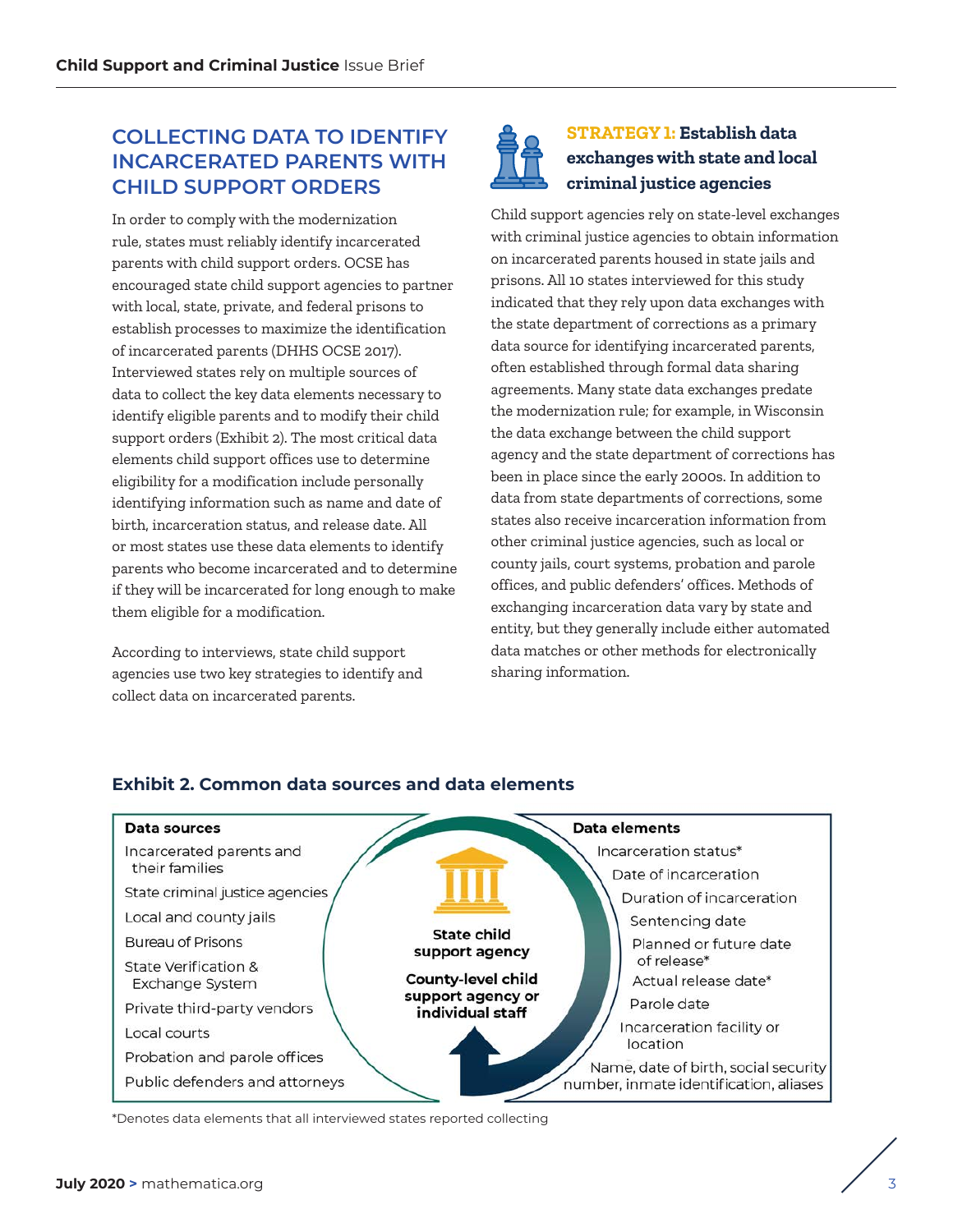#### **Automated data matches between child support and state department of corrections.**

Several of the state child support agencies we interviewed conduct automated data matching with state corrections agencies. States have established data linkages that allow them to use identifiers in the child support caseload, such as name, social security number, and date of birth, to match to data from state corrections agencies. If an individual with a child support order is matched with a record in the justice agency database, the incarceration data are automatically updated into the child support agency database. These data matches occur at a variety of intervals, with some states reporting having daily matches, whereas others receive data imports at weekly or monthly intervals. In some interviewed states, case managers receive a notification that alerts them to the change. For example, in Texas, there is an automated data match between the Office of the Attorney General (the state child support agency) and the Texas Department of Criminal Justice (TDCJ), which oversees all the state jails and prisons. TDCJ provides data on a weekly basis that automatically populates incarceration-related fields in the Texas Child Support Enforcement System if an individual is incarcerated. When the incarceration field is populated in the Texas Child Support Enforcement System, case managers receive an email alert to review the case and assess eligibility for a modification.

States indicated that directly interfacing data systems often requires close coordination between information technology departments at both agencies to ensure data elements and data systems are compatible. It is also important to understand

### **State-level department of corrections data**

State-level department of corrections data allow child support staff to collect information on individuals incarcerated in state jails and prisons. However, state corrections data do not provide information for incarcerated individuals housed in federal prisons, local/ county jails, or jails and prisons in other states.

the definitions of all data elements as well as the processes corrections agencies use to collect and track data so child support agencies can appropriately interpret the data they receive.

### **Manual updates by child support agencies staff based on data received electronically from criminal justice agencies through file transfers or access to agency websites, or in lists and reports.**

Some states that do not have automated data exchanges with the state department of corrections receive incarceration information through other means, including lists or reports generated by the department of corrections on a daily, weekly, or monthly basis. Other states described accessing state corrections data through a non-public website or portal. In these approaches, case managers review the data file manually or conduct searches for individual parents and then manually update the child support management system with the new incarceration information they encounter. For example, in California, child support staff have access to the Department of Corrections Strategic Offender Management System, which contains data for incarcerated individuals housed in California state correctional facilities. Through a manual search, case managers can obtain information on incarceration status, date of incarceration, and release dates (planned and actual). When new information is identified, case managers make manual updates to the state Child Support Enforcement System to document the new information.

Non-automated approaches to data-sharing, such as lists or reports, are also commonly used by states to collect data from other criminal justice agencies at the local or county levels. Some states and counties supplement their state-level department of corrections data through similar data partnerships with local and county criminal justice agencies, because state departments of corrections data only include individuals housed in state jails and prisons. Local partnerships allow child support staff to identify and support parents who are incarcerated in county jails and other facilities. In the District of Columbia, the child support agency receives a daily sentencing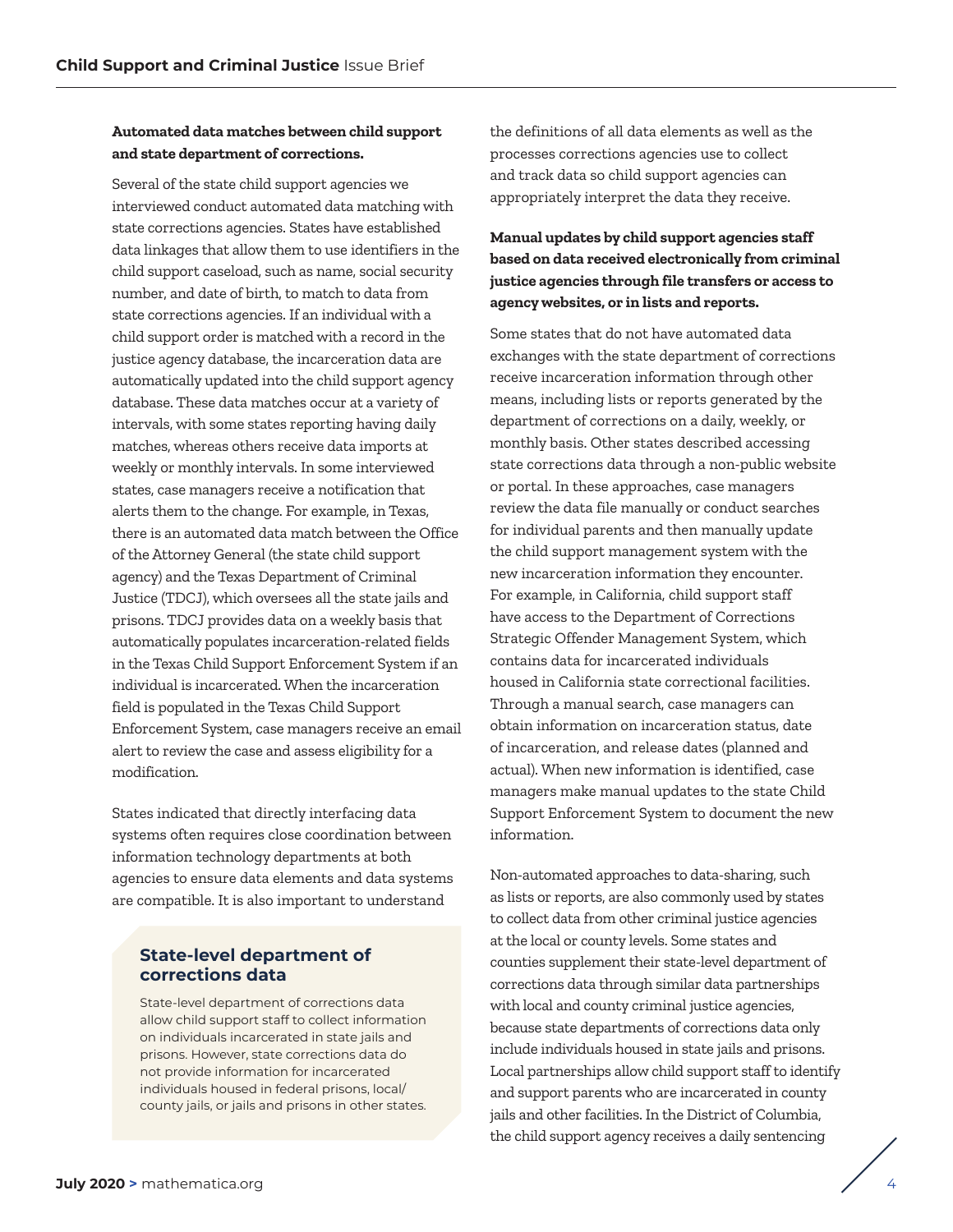#### <span id="page-4-0"></span>**Exhibit 3. Successes and challenges related to data sharing**

Data received through exchanges do not always include all preferred data elements such as projected release date



**Success** 

Data exchanges allow child support staff to efficiently obtain key data elements on incarcerated parents.

Data entry errors and/or discrepancies in the data across systems can make matching individuals using exchanges difficult (e.g. when individuals have multiple aliases, social security numbers, or birth dates).

Incarceration data are not always timely or accurate. For example, child support staff may attempt to contact a parent at the facility identified in the data but the individual has already moved to another facility.

Data exchanges do not always contain information on the most recent incarceration for individuals who have multiple spells of incarceration.



**Challenge** 

Data exchanges in which incarceration data automatically populate within the child support management system reduce burden on child support staff as they do not require manual searches and data entry.

State processes and data exchanges that enable automatic modifications or suspensions for incarcerated parents reduce the likelihood that parents will accrue arrears.

**Success Challenge** 

Effective partnerships between child support and criminal justice agencies at the local level allow child support agencies to identify parents incarcerated in county jails.

report from the DC Superior Court that incudes anyone who was sentenced that day. Child support staff review the report to determine if anyone on the list has a child support case. If they identify an incarcerated parent with a child support order on the list, they will assess eligibility for a modification and draft the motion to suspend for incarceration.



### **STRATEGY 2: Collect information from other sources to identify incarcerated parents**

Currently, state child support offices do not have access to a single, comprehensive source of data on incarcerated parents across federal, state, and local incarceration facilities. In addition to partnering with state and local justice agencies child support workers collect information from a variety of other sources, including the Federal Bureau of Prisons (BOP) database, the State Verification and

Exchange System (SVES), and sometimes thirdparty commercial systems. Exhibit 4 lists the most common data sources states used to identify parents with child support orders who become incarcerated including the state and local sources described above.

#### **BOP database**

The Federal Bureau of Prisons maintains the "Find an Inmate" database, a searchable, publicly available tool that provides data on both current and prior prisoners within federal prison systems for the period 1982 to the present (BOP 2019). Three states interviewed—Colorado, California, and Minnesota—reported that they sometimes use the publicly available BOP search tool as an additional source of information on parents in federal prisons. Using a parent's full name and other background information (like age, race, and sex), child support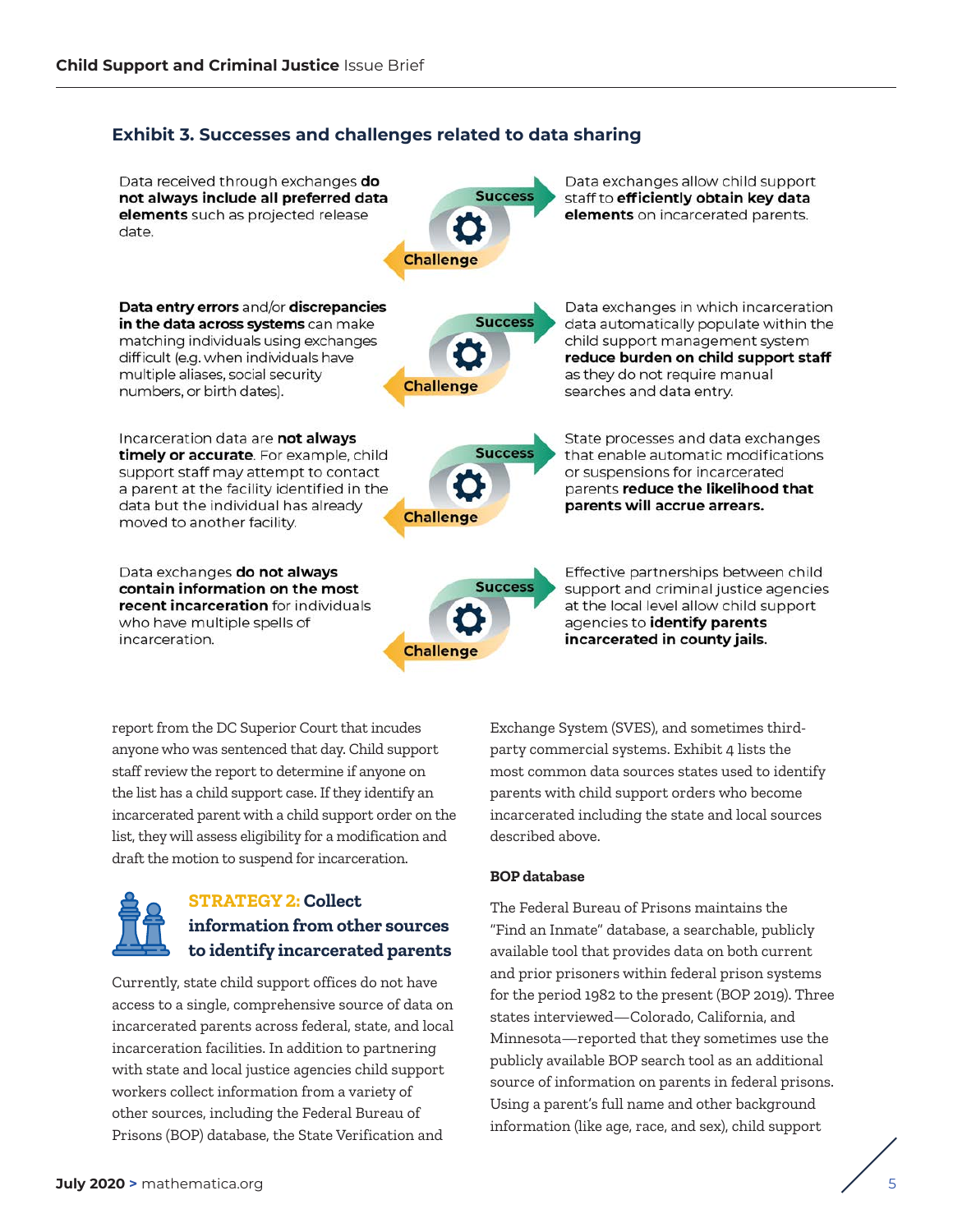### **Exhibit 4. Data sources for obtaining incarceration information on parents with child support orders**

|                                              | <b>State and local</b><br>data exchanges                                                                                                                                                 | <b>Federal Bureau</b><br>of Prisons (BOP)                                                                               | <b>State Verification</b><br>and Exchange<br><b>System (SVES)</b>                                                                                                   | <b>Private third-</b><br>party vendors                                                                                                                                      |
|----------------------------------------------|------------------------------------------------------------------------------------------------------------------------------------------------------------------------------------------|-------------------------------------------------------------------------------------------------------------------------|---------------------------------------------------------------------------------------------------------------------------------------------------------------------|-----------------------------------------------------------------------------------------------------------------------------------------------------------------------------|
| <b>Description</b>                           | Formal data<br>exchanges estab-<br>lished between<br>child support<br>offices and state<br>and local correc-<br>tions or justice<br>agencies to obtain<br>incarceration infor-<br>mation | Searchable data-<br>base of federal<br>inmates main-<br>tained by BOP                                                   | Batch query sys-<br>tem that includes<br>information on<br>incarcerated indi-<br>viduals from select<br>local, state, and<br>federal facilities                     | Third-party<br>vendors (such as<br>Appriss, VINELink,<br>and CLEAR) com-<br>pile incarceration<br>data from across<br>multiple sources<br>and states                        |
| Correctional<br>facility<br>population       | State prisons (and<br>sometimes local<br>facilities)                                                                                                                                     | Federal prisons                                                                                                         | Federal, state and<br>local prisons par-<br>ticipating in SSA's<br>incentive program                                                                                | Varies by source;<br>can include indi-<br>viduals in federal.<br>state, or local<br>facilities                                                                              |
| How data are<br>obtained                     | Varies by state;<br>often obtained<br>through data<br>file transfers or<br>directly linking<br>data systems                                                                              | "Find an Inmate"<br>public look-up;<br>some states have<br>direct exchanges<br>with BOP                                 | <b>States access SVES</b><br>data through the<br><b>Federal Parent</b><br><b>Locator Service</b><br>portal                                                          | Varies by source;<br>may include use of<br>a look-up function<br>or creating<br>watchlists                                                                                  |
| <b>Requirements</b><br>for obtaining<br>data | Typically estab-<br>lished through a<br>formal MOU                                                                                                                                       | Look-up is publicly<br>available:<br>some states have<br><b>MOUs with BOP</b>                                           | OCSE provides to<br>states through<br><b>Federal Case</b><br>Registry                                                                                               | Child support<br>offices enroll in<br>access through<br>vendor                                                                                                              |
| Available data<br>elements                   | Varies depend-<br>ing upon formal<br>agreement with<br>corrections agency                                                                                                                | Prisoner identi-<br>fication number,<br>age, race, gender,<br>prison location,<br>prospective release<br>date, facility | Prisoner identifica-<br>tion number, date<br>of birth, facility,<br>confinement date.<br>past release date                                                          | Varies depending<br>upon vendor but<br>often contains<br>information on<br>incarceration<br>across state lines                                                              |
| Limitations                                  | Specific to state or<br>locality. See Exhibit<br>3 for a list of poten-<br>tial limitations in<br>some states and<br>localities.                                                         | Does not include<br>individual's date of<br>sentence/confine-<br>ment<br>Release dates are<br>often not current         | Only available for<br>facilities partic-<br>ipating in SSA<br>incentive program<br>Does not include<br>prospective<br>release date or<br>expected length<br>of stay | Services based on<br>each "watch" for<br>an individual par-<br>ent can be costly<br>to the agency<br>Data from<br>sources that are<br>already available<br>to child support |
|                                              |                                                                                                                                                                                          |                                                                                                                         | Delays in available<br>data                                                                                                                                         | agencies                                                                                                                                                                    |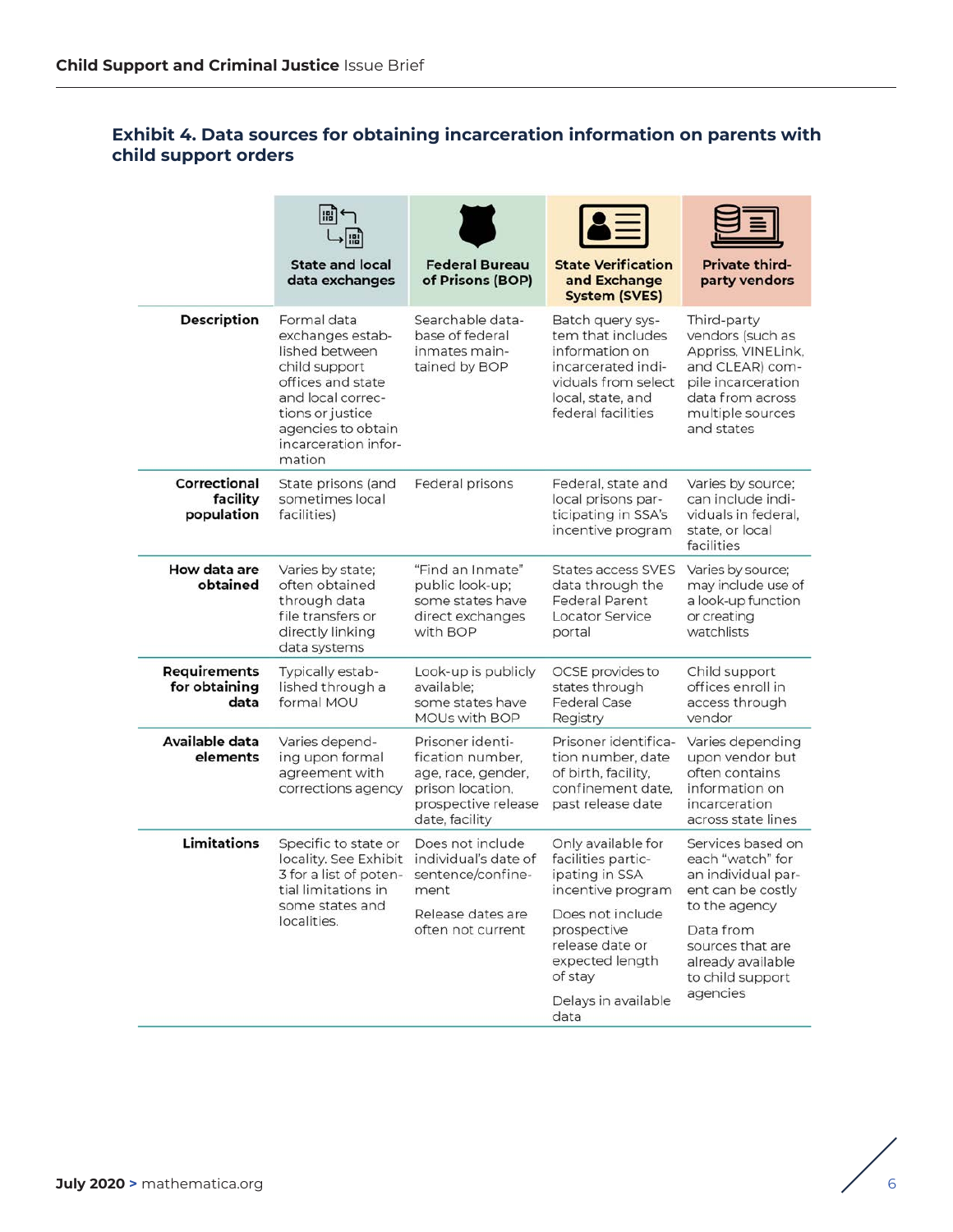workers can obtain information on the prison facility where an individual has been housed.

Information provided through the BOP contains a prospective release date for individuals currently in prison, but it does not provide the original date of sentence for purposes of calculating the duration of imprisonment—a consideration for many states in determining eligibility. Also, according to the BOP website, the populated release date for an individual inmate may not be current (BOP 2019) because the passage of the First Step Act in 2018 required sentences be reviewed and recalculated to address pending Good Time changes, and these revised release dates may not be shown in the BOP database. Thus, child support case managers may supplement BOP information with other data sources, such as contacting the federal facility itself for more information. Some states and territories, such as DC, have developed formal data sharing agreements directly with the BOP through which the BOP conducts quarterly matches on DC's full caseload of parents with support orders. When the BOP identifies an individual in federal prison, the BOP informs DC child support where the individual is located. This data matching process allows DC to efficiently identify incarcerated parents, as it eliminates the need to manually enter information for each parent into the "Find an Inmate" look-up function.

#### **State Verification and Exchange System (SVES) prisoner responses**

The SVES database houses data on incarcerated individuals from select federal, state, and local facilities, making it an additional resource for child support agencies in their search for incarceration data. The SVES database is a batch query system established by the Social Security Administration (SSA) to provide state and federal agencies with social security number verification and benefit information. In addition to providing social security information, SVES provides identification information for individuals housed in local, state, and federal correctional facilities that participate in the SSA's incentive program that provides payments for data submitted on newly incarcerated individuals

### **Factors that inform data collection on incarcerated parents with child support orders**



**State vs. county administered**  Programs that are county

administered vary more across the state because they rely upon local exchanges and relationships established and maintained by counties. Programs that are state administered tend to be more uniform across the state.



**Size of state/program**  Larger programs make individual look-up functions cumbersome.



#### **Age and functionality of reporting systems**

Older systems may be more difficult to directly link with other data systems, such as direct data exchanges between data



sources

#### **State modification requirements for parents**

States that determine modification eligibility based upon length of sentence need data sources that confirm a parent's incarceration and provide a prospective date of release/ length of sentence.

(SSA n.d.). To access SVES information, personnel can conduct individual queries, as well as opt for automated matches through the Federal Parent Locator Service Federal Case Registry, a national computer matching system operated by the Federal Office of Child Support Enforcement (DHHS OCSE 2018). SVES incarceration data include an individual's initial date of confinement, facility location and, in cases where the individual has been released, the date that the facility subsequently released them. SVES does not include incarcerated individuals' projected release date or expected length of stay, data elements that are essential metrics for many states to determine when a parent with a child support order is eligible to seek modification (DHHS OCSE 2016).<sup>2</sup> In addition, some states interviewed indicated that there can be an information lag between when individuals are incarcerated and when this information is available through SVES.

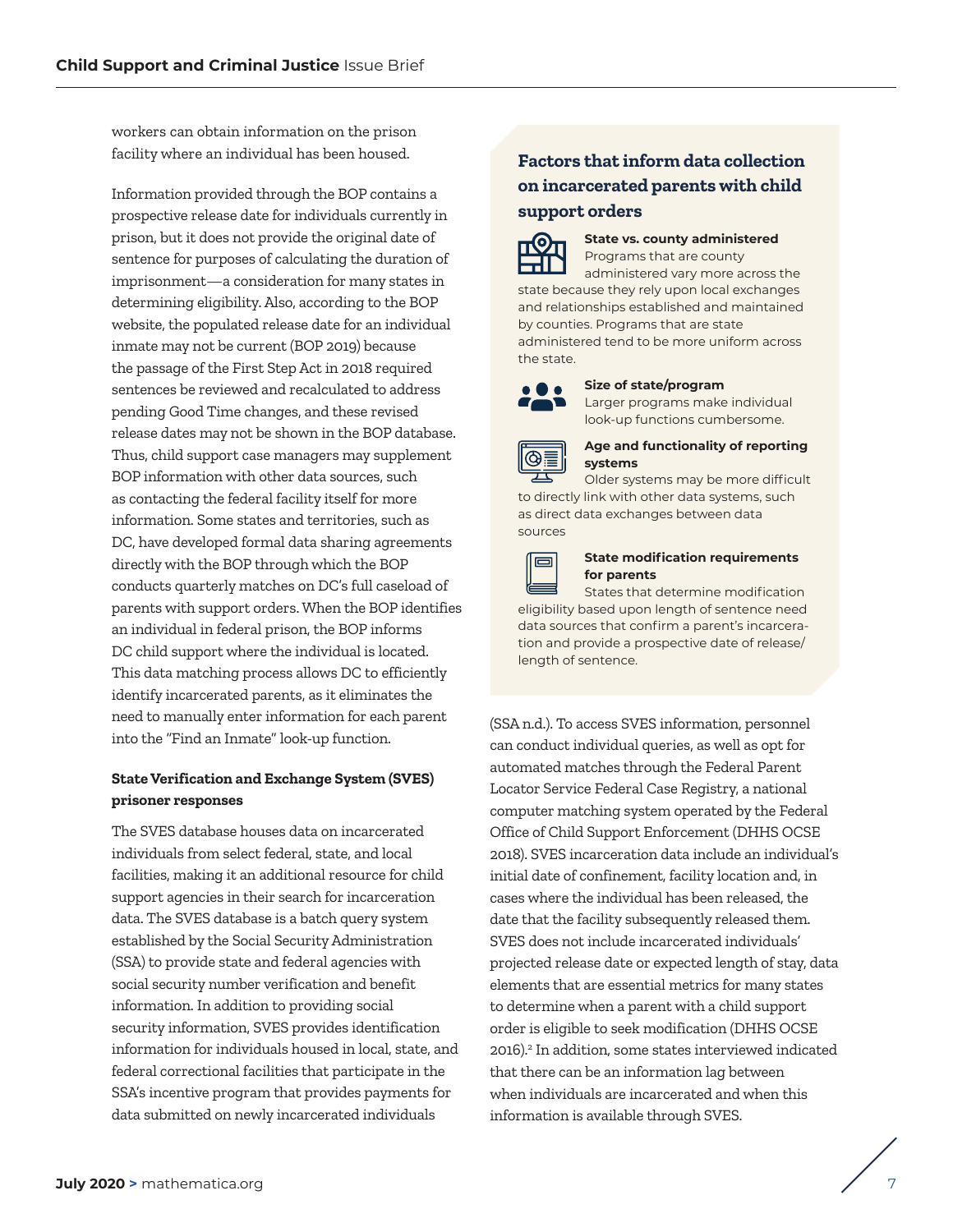#### <span id="page-7-0"></span>**Third-party vendors**

Private vendors serve as an additional source of information on incarcerated parents for some child support agencies, either as a stand-alone data resource or as an integrated component of a state case management system. Third party vendors such as Appriss, VINELink, and CLEAR compile data from multiple sources, such as the BOP look-up site, public websites for state and local incarceration facilities, and sometimes their own data exchanges with facilities. Accessing this information varies by source; on several sites, case managers may set up "watchlists" to track new information across available sources for a set of parents or can use a look-up function. Available data elements also vary based on third-party vendor.

States report that a primary limitation in the use of third-party vendors is the associated cost. Contracts with some vendors are based on watchlists and price is based upon the number of individual parents on the watchlist, which can become expensive, particularly for larger states. Some states also report that, because data are obtained from upstream vendors, there can be a lag in timeliness.

### **DEVELOPING CROSS-AGENCY PARTNERSHIPS TO CONNECT WITH INCARCERATED PARENTS**

Cross-agency partnerships are critical not only for data sharing, but also in facilitating opportunities for child support agencies to directly connect and work with parents to modify their support order. Many states have established partnerships focused on a variety of topics, including collecting information from inmates, disseminating information to inmates and staff, supporting employment of parents following release, and connecting parents to other vital services through fatherhood programs or other services. This section reviews two key strategies states have used to leverage cross-agency partnerships.



### **STRATEGY 3: Leverage partnerships with justice agencies to connect with incarcerated parents**

Partnerships between child support agencies and justice agencies build a bridge between parents who are incarcerated and the child support agencies that oversee their support orders. In most states, child support agencies need to connect with parents in order to inform them about their right to file for a modification or to collect information from them to initiate a modification. For example, in a pilot program in Washington, caseworkers who identify that a parent on their caseload is incarcerated, visit with the incarcerated parent to confirm their information and help them complete the paperwork necessary for a modification. The partnerships between child support agencies and justice agencies are central for enabling this communication and the successful modification of support orders for millions of parents who are incarcerated. All states featured in this brief spoke of partnerships with criminal justice agencies, including with state, local, and federal agencies. More than two-thirds of state child support agencies (42 states and territories) have established formal partnerships with justice agencies including local and state-level corrections departments, and sometimes with state courts[.3](#page-12-0) 

Child support agencies partner with jails and prisons to share information and communicate in a number of ways. They:

• **Share information with justice agencies about child support, including why it is important and how child support and justice agencies have a shared goal.** Child support agencies find it helpful to provide justice agencies information about child support generally and to "put a face to child support." In Michigan, for example, child support staff emphasize to their justice partners the benefits of working together toward a shared goal of family engagement while incarcerated and how it can increase the likelihood of cooperation and payment of child support in the future. Similarly, some child support agencies find it useful to emphasize that justice agencies and child support offices often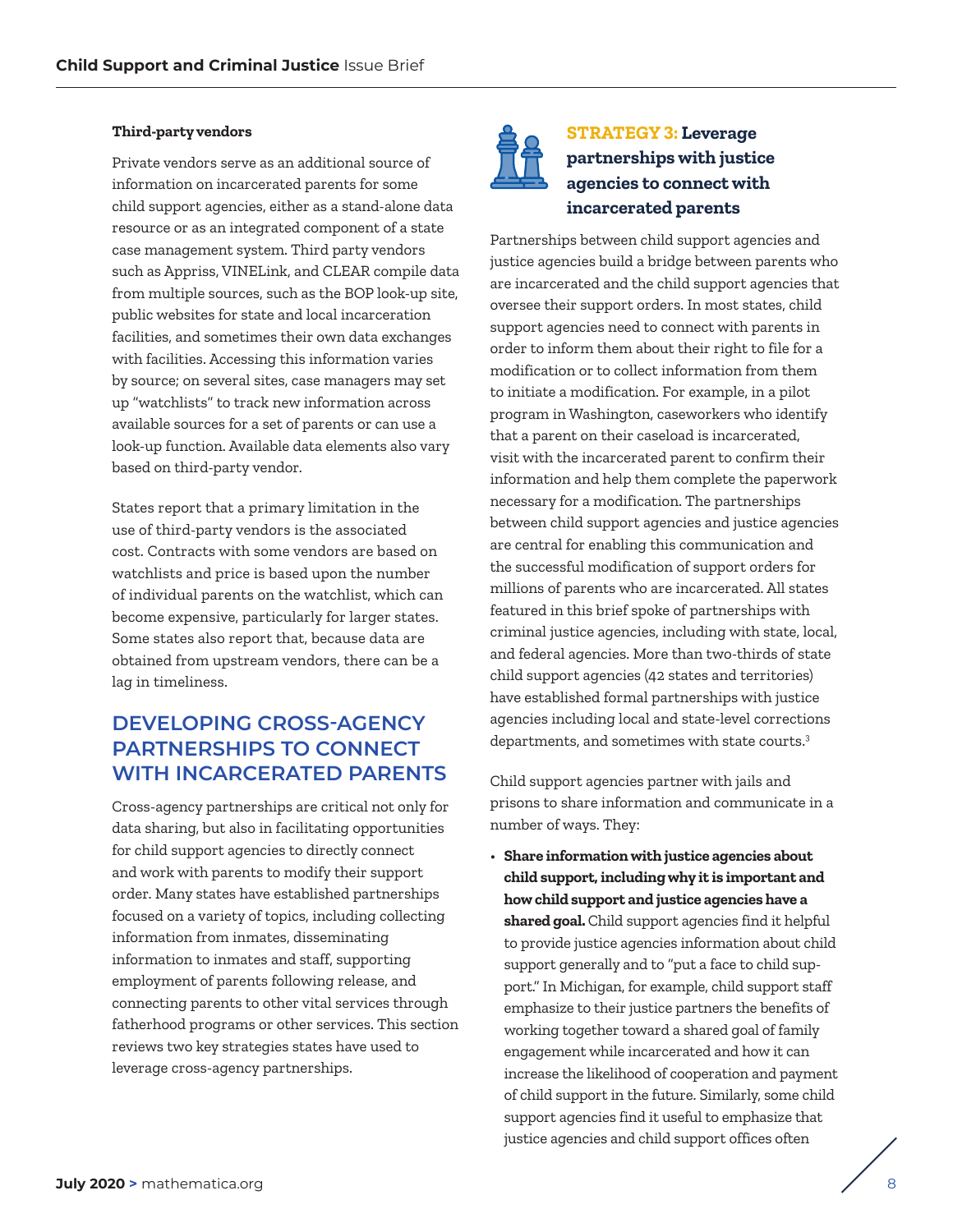<span id="page-8-0"></span>serve the same population of people, and they can get better results when they work together.

- **Share information with parents who may be eligible for a modification.** Child support agencies can leverage partnerships with local corrections facilities to inform parents that they may be eligible to modify their child support order. Despite the availability of incarceration information through data sources such as exchanges and federal agency websites, the limitations described above mean that child support agencies often still learn about parents' involvement in the justice system directly from the parents themselves. This method is especially common for incarcerated parents in local jails, where automated data exchanges are rare. For example, in Minnesota, child support has staff co-positioned in the Department of Corrections who focus on outreach and education for incarcerated parents. They conduct presentations, such as "Child Support 101" and will share information on the steps associated with modifications. In Colorado, all incarcerated individuals receive a postcard during the intake process, which asks them if they have a child support order, the length of their sentence, and whether they would like to seek a modification. These postcards are then sent back to the child support office in batches every two weeks.
- **Communicate directly with parents in order to initiate a modification.** Several states we spoke with have established methods for child support offices to communicate directly with parents to provide information and collect information to initiate a modification. For example, in Colorado, child support received permission to bring a laptop and phone into the facility and meet with incarcerated parents individually to answer questions about their cases as part of their pre-release planning. The Department of Corrections coordinates the meetings and ensures that the parents are appropriate candidates for modification. The child support agency has an MOU with the DOC that outlines the purpose of these meetings and the respective roles each agency plays. In Washington state's pilot program with the Washington Corrections Center (WCC),

### **Common justice partners for state child support agencies**

- Jails and prisons
- Federal Bureau of Prisons
- State Department of Corrections
- Corrections staff at local and county jails
- State and county probation and parole
- State judiciary
- Public defenders

a child support enforcement officer meets with eligible individuals to help them complete the required modification paperwork. According to the state child support office, staff are meeting with about 97 percent of incarcerated fathers who are eligible for a modification within two weeks of their incarceration at WCC. They believe this has resulted in greater modifications of support orders.



### **STRATEGY 4: Partner with workforce and employment programs to encourage child support payments among recently incarcerated parents**

Formerly incarcerated parents with child support orders often struggle to secure stable employment and in turn make child support payments following incarceration. According to a 2018 analysis of national justice data, in the year following release, only 55 percent of formerly incarcerated individuals reported any earnings (Looney and Turner 2018). To connect parents with child support orders to employment opportunities, some child support agencies have built strategic partnerships with local and state workforce and employment programs. Some states, such as Maryland, have dedicated employment programs to serve parents with child support orders (both incarcerated and nonincarcerated parents). Maryland's Department of Human Services, for example, oversees the state's Noncustodial Parent Employment Program. However, in Maryland, the services and partnerships offered through this program vary at the county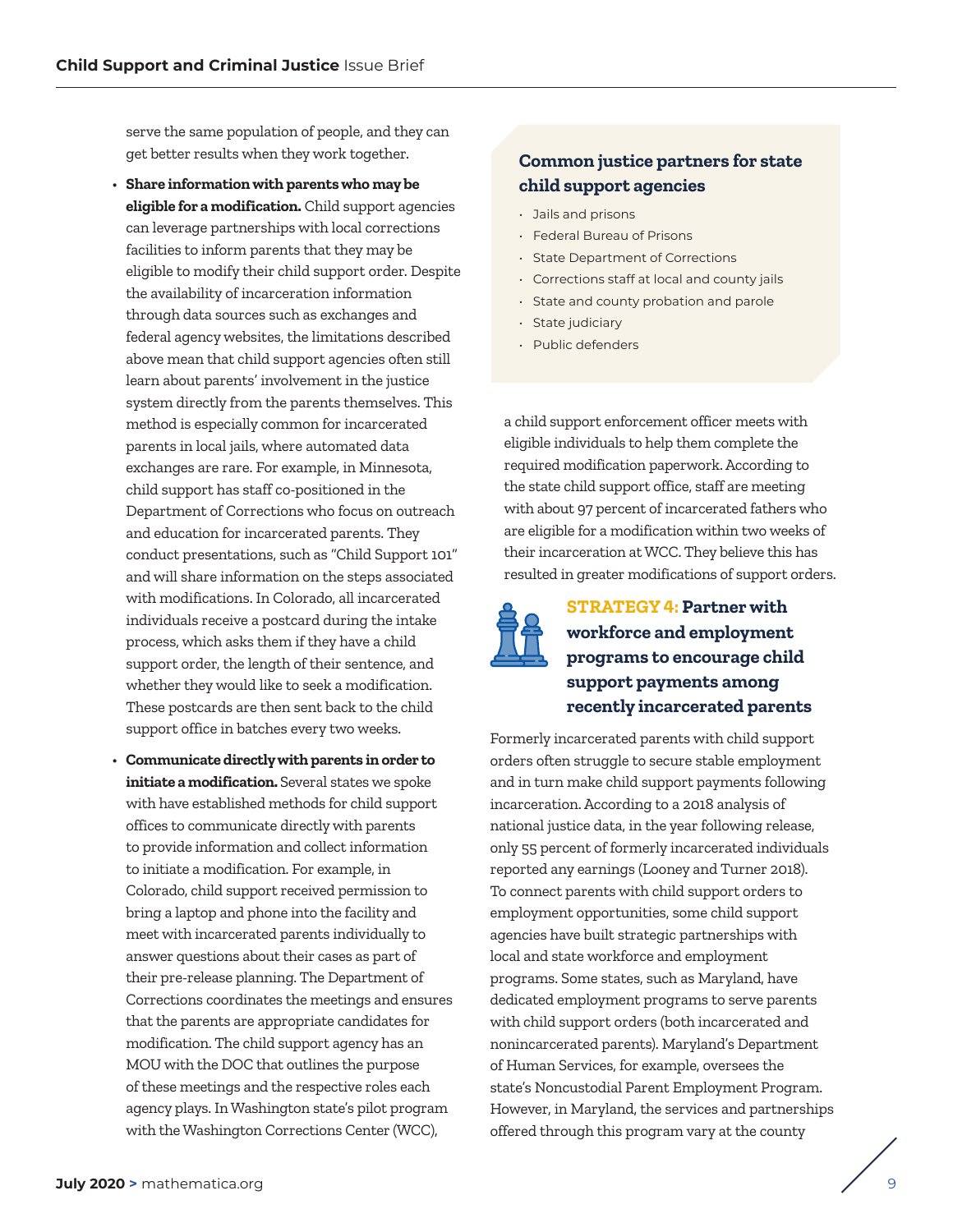level. One of Maryland's most notable and largest programs is Baltimore City's "Step Up" program, which collaborates with the Department of Public Safety and Correctional Services to ensure reentering parents are referred to the program. The three-year program provides parents with support orders with education and employment services, job training programs in a variety of industries, and other services to address potential barriers to employment. In addition, parents who successfully complete the program are eligible to earn forgiveness on child support arrears owed to the state of Maryland.<sup>4</sup>

Minnesota's state child support office leverages their state-level Department of Corrections to refer reentering parents with child support orders to workforce and employment programming within the Department of Employment and Economic Development. This referral provides interview and resumé assistance to reentering parents with child support orders, as well as other supports to facilitate connections to employment opportunities.

One state child support office described how employment and workforce partnerships not only *remove barriers* for reentering parents to resume child support payments, but also *reconnect* parents to their local community to help ensure longterm payments and financial stability. However, the challenges faced in operating these programs vary at the state and county level. For example, at the state level, some child support agencies describe challenges associated with coordinating and tailoring programming and service delivery at the local level. Other challenges include securing funding to expand programming, encouraging and tracking program participation, and maintaining the infrastructure and leadership needed to execute and continually refine program offerings.

### **FUTURE DIRECTIONS**

This brief has described the innovative strategies states are using to improve outcomes for families and comply with the modernization rule. Specifically, state child support agencies across the country have partnered with justice and social service agencies to share data and connect with

### **Tips for building and maintaining cross-agency partnerships**

Three strategies states found helpful in fostering partnerships between child support and other agencies:

- **Find shared goals.** Many social service agencies are serving the same population of people—identify common goals. Find ways to work together to get better results for both agencies. As one child support agency put it, "Whatever we have in common, I am willing to work with you on."
- **Teach your partners about what you do.**  Upon embarking on a new partnership with an agency with a different focus, try to learn about them and their agency. Provide a mini presentation to new partners (or even old ones) to help them understand what you do and bridge the gap between organizations.
- **Hold regular gatherings and keep the dialogue open.** For example, the District of Columbia hosts "partner mixers" for partners across agencies and sectors. "It's a good way to facilitate collaboration." Another way to convene partners is by offering trainings. As one interviewee put it, "people love trainings! …If you can offer something that they need, they eat it up."

incarcerated parents. The following provides three suggestions for additional exploration in the future:

**Explore opportunities for a central data source for federal, state, and local jails and prisons.** Many state child support agencies report that their greatest success in collecting data on incarcerated parents has been the establishment of data exchanges with state corrections departments. However, the scope of these exchanges tends to be limited to incarcerated parents within an individual state's correctional facilities. To identify incarcerated parents across federal, state, and local facilities, states rely upon a broad network of sources to gather data, including parental self-report or petition. In interviews, several child support administrators suggested that a central, single-stop source of information across federal, state, and local prisons would be ideal and allow them to collect incarceration information in an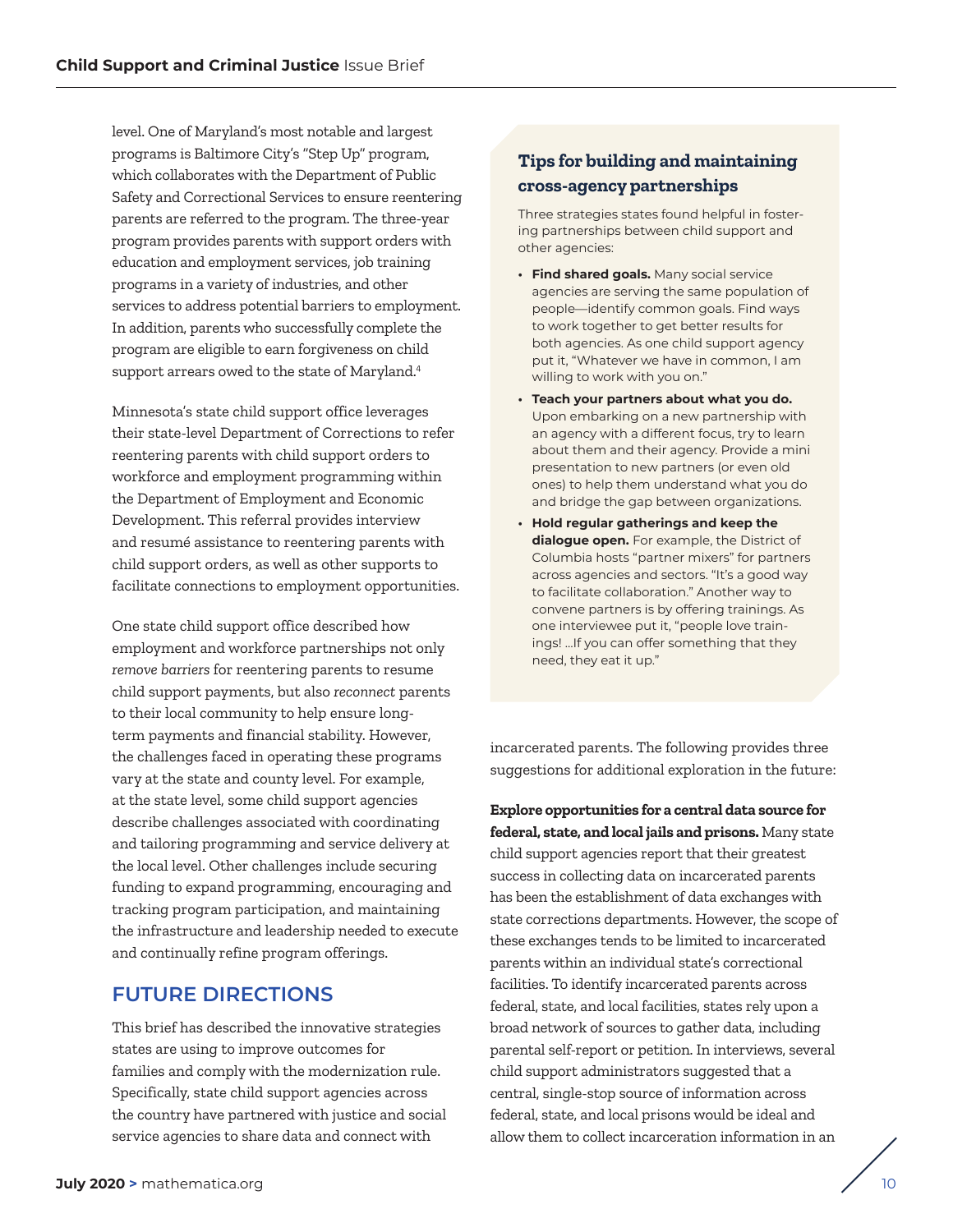efficient, streamlined process. Importantly, creating a central data source would require the identification/ development of a central site for reporting, and potentially may require formal agreements focused on data sharing in order to ensure the protection of individuals' identities while increasing the amount of information that is centrally available.

**Foster cross-agency collaboration to identify and work with incarcerated parents with support** 

**orders**. All states interviewed for this brief have invested substantial time and effort into cultivating collaborative partnerships with other state agencies. Through these partnerships, child support agencies have been both *recipients* of important information, obtaining incarceration data from other agencies, and *disseminators* of child support program information, educating staff from other agencies and incarcerated parents alike. Child support agencies have also collaborated with other agencies to support programs that may directly or indirectly improve child support outcomes, such as employment and reentry programs. States have undertaken many strategies for fostering these

partnerships, from establishing office liaisons with other agencies to presenting training and informational sessions to build a bridge across agencies. Increased focus on cross-agency topic initiatives, such as employment, two-generation, or fatherhood programs may further encourage collaborations across state agencies.

#### **Promote exchange of incarceration data across**

**state lines.** In addition to obtaining data from parents housed in federal, state, and local facilities in their state, child support agencies also face challenges in obtaining data on parents who are incarcerated in correctional facilities in other states. Most commonly, state data exchanges provide incarceration information only on facilities *within* their state. Several states have requested opportunities to collaborate with corrections offices and child support agencies from other states in improving information exchanges. Additional opportunities and venues for state agencies to connect and collaborate on core data topics may help to support cross-state data exchanges.

#### **Methods and overview of study data sources**

The information in this brief was collected between June 2019 and February 2020 through

- **A scan of publicly available information** for all 50 states, the District of Columbia, and the five U.S. territories describing (1) state child support office procedures related to modernization rule implementation, (2) partnerships focused on identifying and serving incarcerated parents with child support orders, or (3) data collection strategies to identify incarcerated parents with child support orders.
- **Semi-structured discussions with 10 state child support agencies** focused on understanding statelevel data collection efforts to identify and support incarcerated parents with child support orders, partnerships formed to address the needs of incarcerated parents with support orders, and real-time implementation of the modernization rule.

State child support agencies interviewed include California, Colorado, District of Columbia, Maryland, Michigan, Minnesota, North Dakota, Texas, Washington, and Wisconsin. We selected states that are geographically and politically diverse, of various sizes, and administered at the state and county levels, to provide a well-rounded understanding of approaches to modernization rule implementation. Each of the selected states demonstrates promising or innovative approaches to modernization rule implementation, data collection, or partnerships.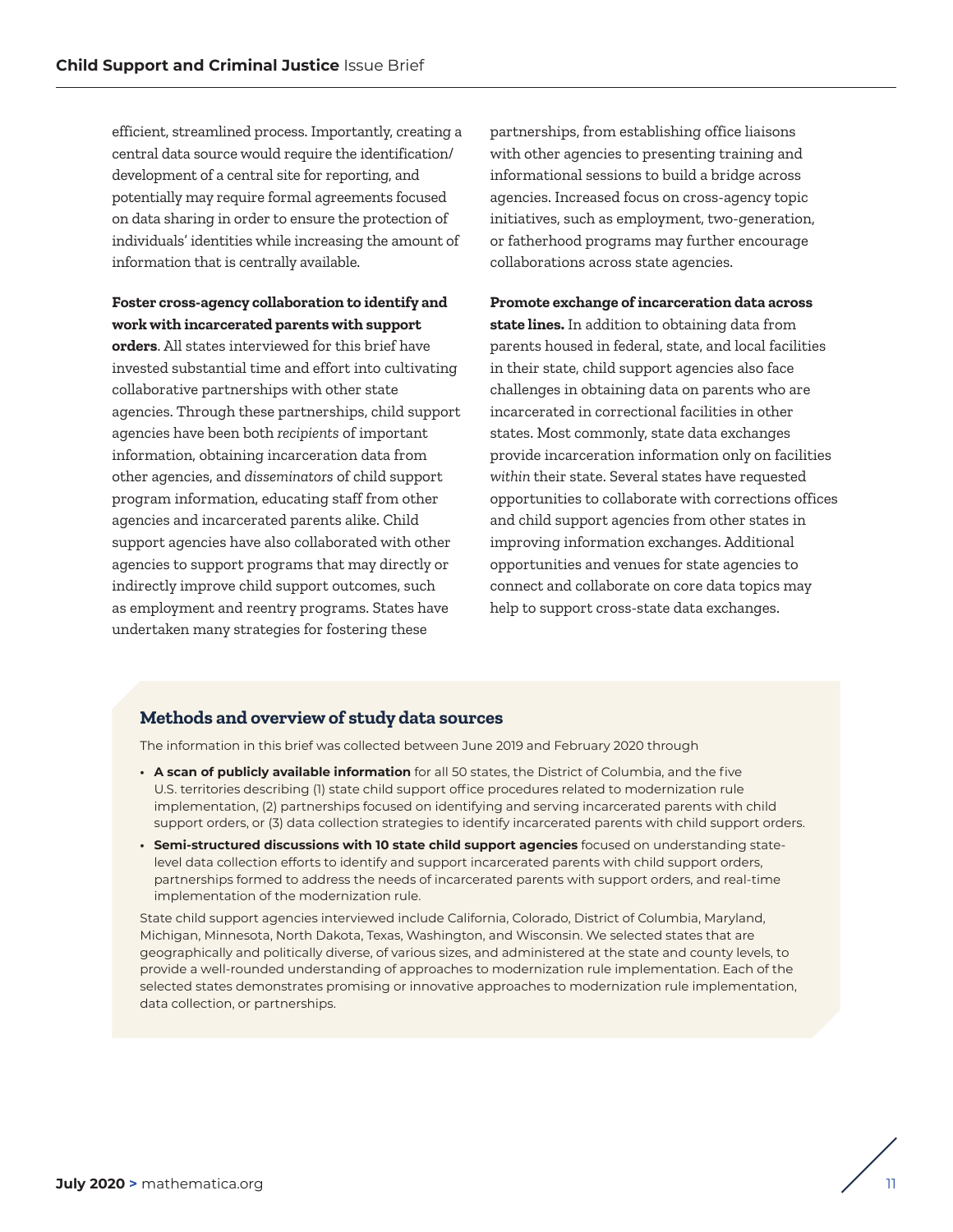### **SUGGESTED CITATION**

Aharpour, Delara, Lindsay Ochoa, Jill Stein, and Marykate Zukiewicz (2020). "State Strategies for Improving Child Support Outcomes for Incarcerated Parents." ASPE Research Brief. Washington, DC: Office of the Assistant Secretary for Planning and Evaluation, U.S. Department of Health and Human Services.

### **ACKNOWLEDGEMENTS**

The authors wish to express their appreciation to those who contributed to this work, including the state and local child support administrators who took the time to share their perspectives with us and the Office of Child Support Enforcement for their review of this brief. We also thank the Office of the Assistant Secretary for Planning and Evaluation at the U.S. Department of Health and Human Services for its support of the Criminal Justice and Child Support project and we are especially grateful for the thoughtful guidance provided by Sofi Martinez, our Federal Project Officer. This brief was prepared under contract #HHSP233201500035I/ HHSP23337015T. The opinions and views expressed in this report are those of the authors. They do not necessarily reflect the views of the Department of Health and Human Services, Mathematica, or any other funding organization.

### **REFERENCES**

Bannon, A., M. Nagrecha, and R. Diller. "Criminal Justice Debt: A Barrier to Reentry." New York, NY: Brennan Center for Justice at New York University School of Law, 2010. Available at [https://www.criminallegalnews.org/](https://www.criminallegalnews.org/media/publications/brennan_center_for_justice_reentry_report_2010.pdf) [media/publications/brennan\\_center\\_for\\_justice\\_reen](https://www.criminallegalnews.org/media/publications/brennan_center_for_justice_reentry_report_2010.pdf)[try\\_report\\_2010.pdf.](https://www.criminallegalnews.org/media/publications/brennan_center_for_justice_reentry_report_2010.pdf) Accessed March 30, 2020.

Federal Bureau of Prisons (BOP). "Find an Inmate." Available at <https://www.bop.gov/inmateloc/#>. Accessed March 30, 2020.

Government Accountability Office (GAO). "Social Security Administration's Data Exchanges Support Current Programs, but Better Planning Is Needed to Meet Future Demands." Washington, DC: Government Accountability Office, September 2009. Available at [https://www.gao.gov/](https://www.gao.gov/new.items/d09966.pdf) [new.items/d09966.pdf.](https://www.gao.gov/new.items/d09966.pdf) Accessed March 30, 2020.

Hager, Eli. "For Men in Prison, Child Support Becomes a Crushing Debt." The Marshall Project. October 18, 2015. Available at [https://www.themarshallproject.](https://www.themarshallproject.org/2015/10/18/for-men-in-prison-child-support-becomes-a-crushing-debt) [org/2015/10/18/for-men-in-prison-child-support-be](https://www.themarshallproject.org/2015/10/18/for-men-in-prison-child-support-becomes-a-crushing-debt)[comes-a-crushing-debt](https://www.themarshallproject.org/2015/10/18/for-men-in-prison-child-support-becomes-a-crushing-debt). Accessed March 30, 2020.

Looney, Adam, and Nicholas Turner. "Work and Opportunity Before and After Incarceration." Washington, DC: Brookings Institution, March 2018. Available at [https://](https://www.brookings.edu/wp-content/uploads/2018/03/es_20180314_looneyincarceration_final.pdf) [www.brookings.edu/wp-content/uploads/2018/03/](https://www.brookings.edu/wp-content/uploads/2018/03/es_20180314_looneyincarceration_final.pdf) [es\\_20180314\\_looneyincarceration\\_final.pdf.](https://www.brookings.edu/wp-content/uploads/2018/03/es_20180314_looneyincarceration_final.pdf) Accessed April 2, 2020.

Maryland Department of Human Services. "Step Up: Supporting, Training, and Employing Parents." Available at [http://dhs.maryland.gov/child-support-services/pay](http://dhs.maryland.gov/child-support-services/paying-support/noncustodial-parent-employment-programs/step-up/)[ing-support/noncustodial-parent-employment-programs/](http://dhs.maryland.gov/child-support-services/paying-support/noncustodial-parent-employment-programs/step-up/) [step-up/](http://dhs.maryland.gov/child-support-services/paying-support/noncustodial-parent-employment-programs/step-up/). Accessed April 3, 2020.

National Conference of State Legislatures (NCSL). "Child Support and Incarceration." March 4, 2019. Available at [http://www.ncsl.org/research/human-services/child-sup](http://www.ncsl.org/research/human-services/child-support-and-incarceration.aspx)[port-and-incarceration.aspx.](http://www.ncsl.org/research/human-services/child-support-and-incarceration.aspx) Accessed March 30, 2020.

Social Security Administration (SSA). "Data Exchange Applications," n.d. Available at [https://www.ssa.gov/data](https://www.ssa.gov/dataexchange/applications.html)[exchange/applications.html.](https://www.ssa.gov/dataexchange/applications.html) Accessed April 14, 2020.

U.S. Department of Health and Human Services, Office of Child Support Enforcement (DHHS OCSE). "Child Support Portal; State Plans for Final Rule Implementation." Washington, DC: U.S. Department of Health and Human Services, Office of Child Support Enforcement, 2019. Available at <https://fpls.acf.hhs.gov/stateplan/reports.html>. Accessed April 07, 2019.

U.S. Department of Health and Human Services. "Federal Case Registry Interface Guidance Document, Version 12.0." Washington, DC: U.S. Department of Health and Human Services, Office of Child Support Enforcement, January 2018. Available at [https://www.acf.hhs.gov/css/](https://www.acf.hhs.gov/css/resource/federal-case-registry-interface-guidance-document) [resource/federal-case-registry-interface-guidance-docu](https://www.acf.hhs.gov/css/resource/federal-case-registry-interface-guidance-document)[ment](https://www.acf.hhs.gov/css/resource/federal-case-registry-interface-guidance-document). Accessed March 30, 2020.

U.S. Department of Health and Human Services. "Final Rule: Modification for Incarcerated Parents." Washington, DC: U.S. Department of Health and Human Services, Office of Child Support Enforcement, Division of Policy and Training, December 2016. Available at [https://www.](https://www.acf.hhs.gov/sites/default/files/programs/css/fem_final_rule_incarceration.pdf) [acf.hhs.gov/sites/default/files/programs/css/fem\\_final\\_](https://www.acf.hhs.gov/sites/default/files/programs/css/fem_final_rule_incarceration.pdf) [rule\\_incarceration.pdf.](https://www.acf.hhs.gov/sites/default/files/programs/css/fem_final_rule_incarceration.pdf) Accessed March 30, 2020.

U.S. Department of Health and Human Services. "Changing a Child Support Order." Washington, DC: U.S. Department of Health and Human Services, Office of Child Support Enforcement, August 2017. Available at: [https://](https://www.acf.hhs.gov/css/state-by-state-how-to-change-a-child-support-order) [www.acf.hhs.gov/css/state-by-state-how-to-change-a](https://www.acf.hhs.gov/css/state-by-state-how-to-change-a-child-support-order)[child-support-order.](https://www.acf.hhs.gov/css/state-by-state-how-to-change-a-child-support-order) Accessed July 14, 2019.